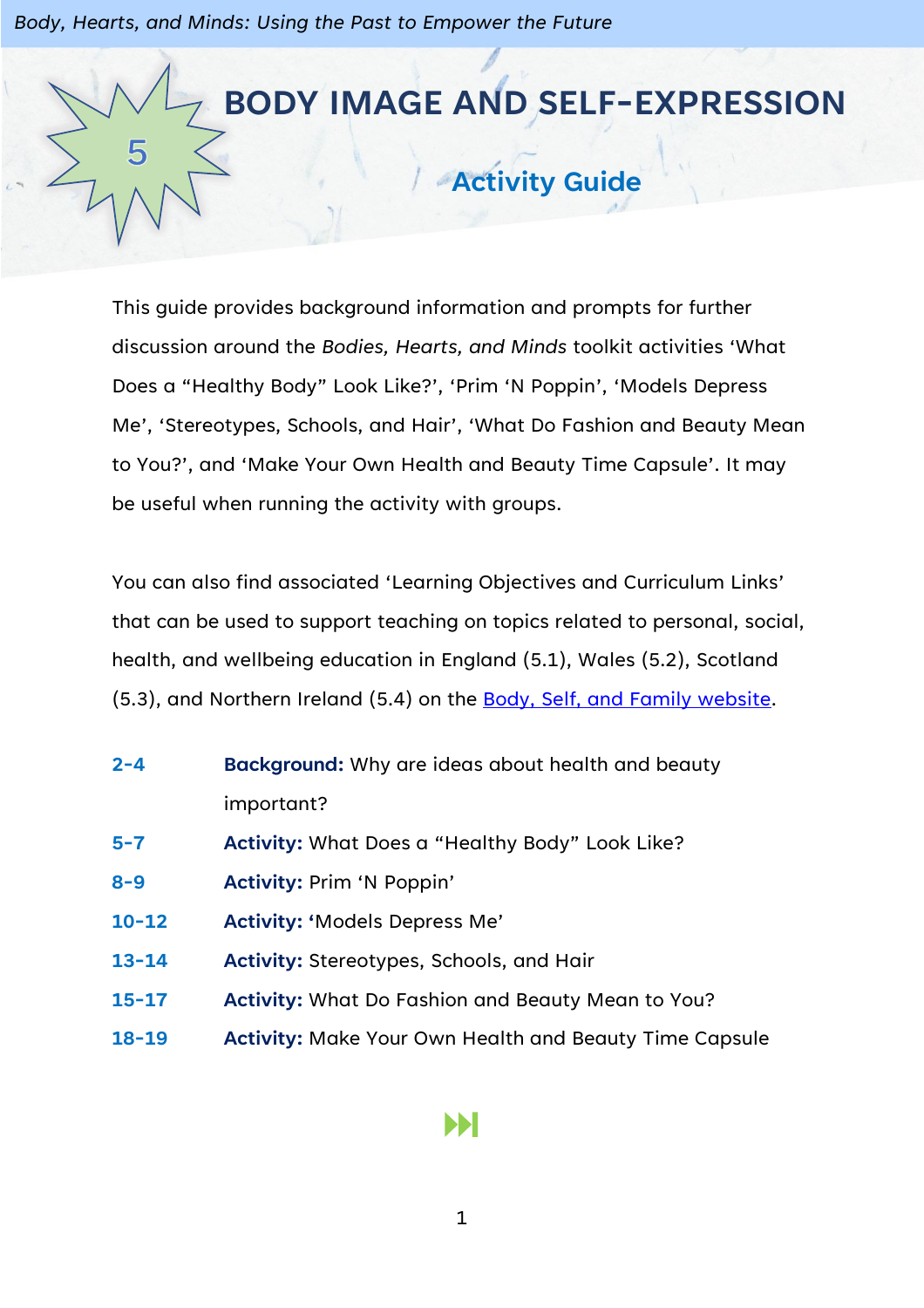#### **WHY ARE IDEAS ABOUT HEALTH AND BEAUTY IMPORTANT?**

'Health and beauty' is a familiar phrase. 'Health' is a separate state to 'beauty' but in our minds they are often connected. Since the Victorian era, it has been common to associate physical qualities with moral qualities. In the nineteenth century, small waists were seen as signs of youth, purity, and innocence. To achieve the ideal feminine appearance, women wore corsets. There is a long history of people actively manipulating their appearance to display particular personality traits.

Over the twentieth century, different types of appearance were celebrated at different points. In the 1920s, as outdoor leisure pursuits became popular, it was fashionable for women to have slim, boyish silhouettes. In the 1930s, an ideal of Hollywood glamour saw the return of hourglass figures. In the 1960s, the slim androgynous look came round again, personified in models like Twiggy and Jean Shrimpton. In the 1980s, the keep-fit craze saw women and men pursuing toned and muscular bodies. The body types and appearances associated with particular ideals change – but the idea that there is some connection between the inner and outer self is very resilient.

These ideas are popularised in the media. In the twentieth century, millions of girls and women read magazines that shared the latest trends in fashion and beauty. These magazines contained contradictory messages. They made most of their profit from advertising selling readers products to achieve the perfect look. But they also included serious articles on topics like eating disorders, and problem pages where readers sought advice on body image.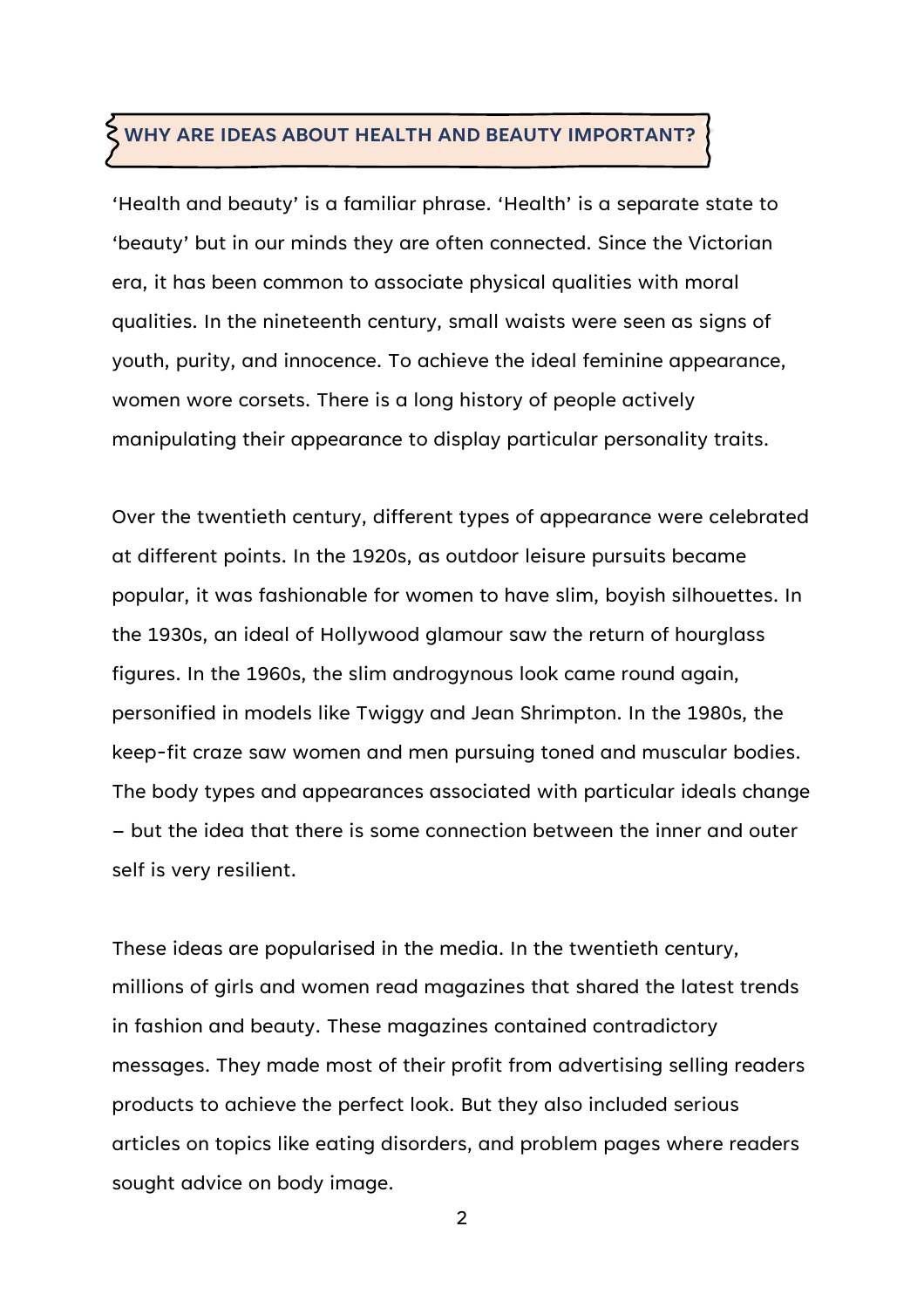Historically, beauty ideals have been heavily influenced by assumptions about gender, 'race', and sexuality. There has been more spotlight on women's than on men's appearance. Men's magazines did not become really popular until the twenty-first century. Men were not exposed to the same kind of pressure about how they should look as women. This has changed in recent years as shown by rising rates of eating disorders among boys and men.

Until recently, white models dominated mainstream media images of fashion and beauty in the UK. This helped to promote whiteness itself as the ideal beauty standard. As a result, features such as Afro hair were portrayed negatively – as a 'problem'. Fashion and beauty brands did not cater for all skin shades and tones. Schools enforced racist rules about appropriate hairstyles based on the idea that neat hair = straight, Caucasian hair. People of colour who did not see themselves represented in popular culture could struggle to achieve a positive self-image.

Rigid ideals of fashion and beauty can be oppressive. For much of the twentieth century, men were expected to dismiss fashion and beauty because these were trivial concerns. Men who did care about how they looked might be perceived as effeminate or queer. Likewise, women who did not conform to popular ideas about feminine appearance might be seen as gay.

People who did not fit dominant beauty ideals could take action by reacting against them. In the 1960s, the Afro became popular as a celebratory symbol of Black identity and power. Since at least the 1920s, LGBTQ+ people have played with forms of dress associated with different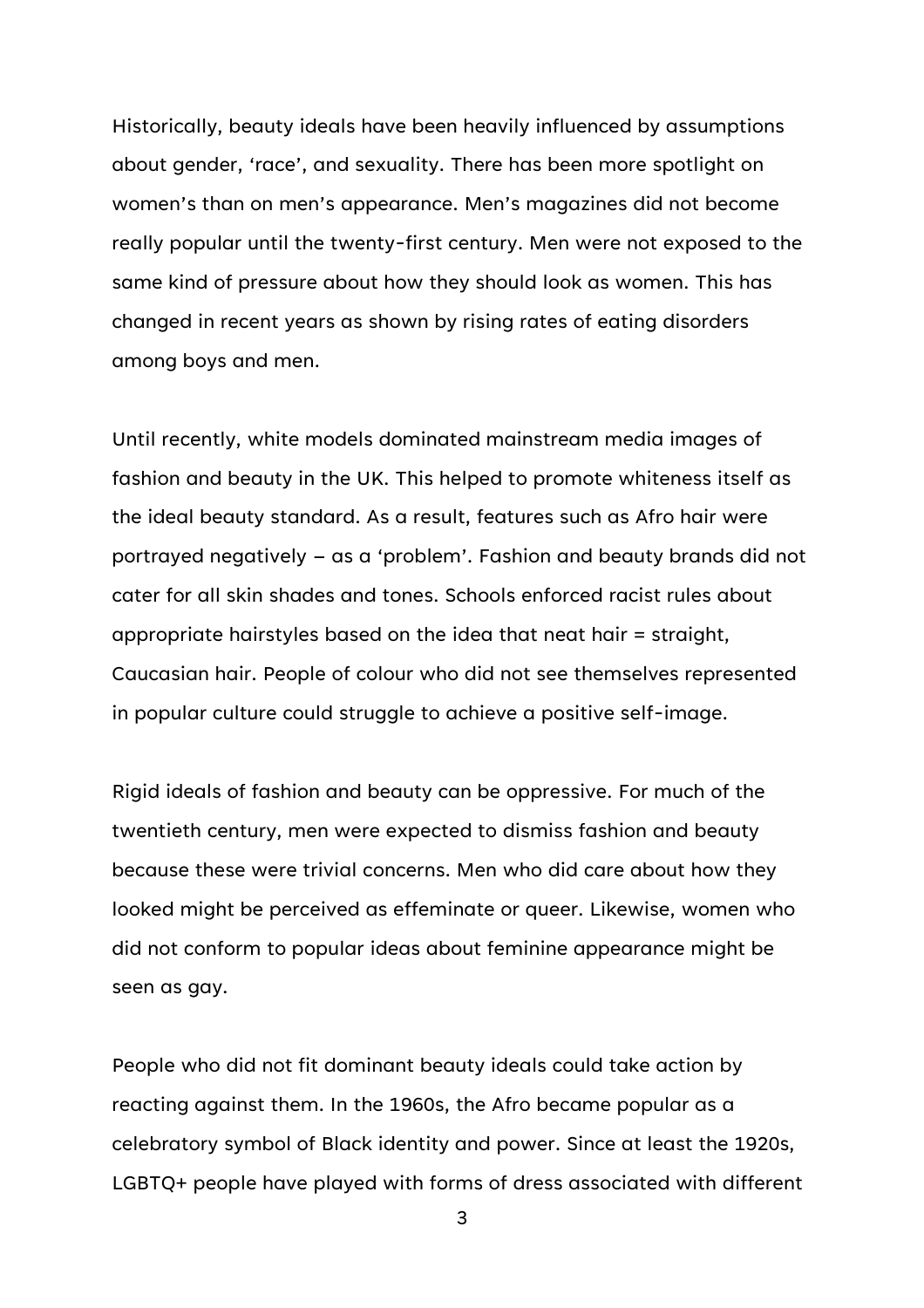genders to celebrate non-conforming sexualities. Nowadays, the body positivity movement rejects the automatic equation of slimness and beauty. Fashion and beauty can be liberatory tools for self-expression.

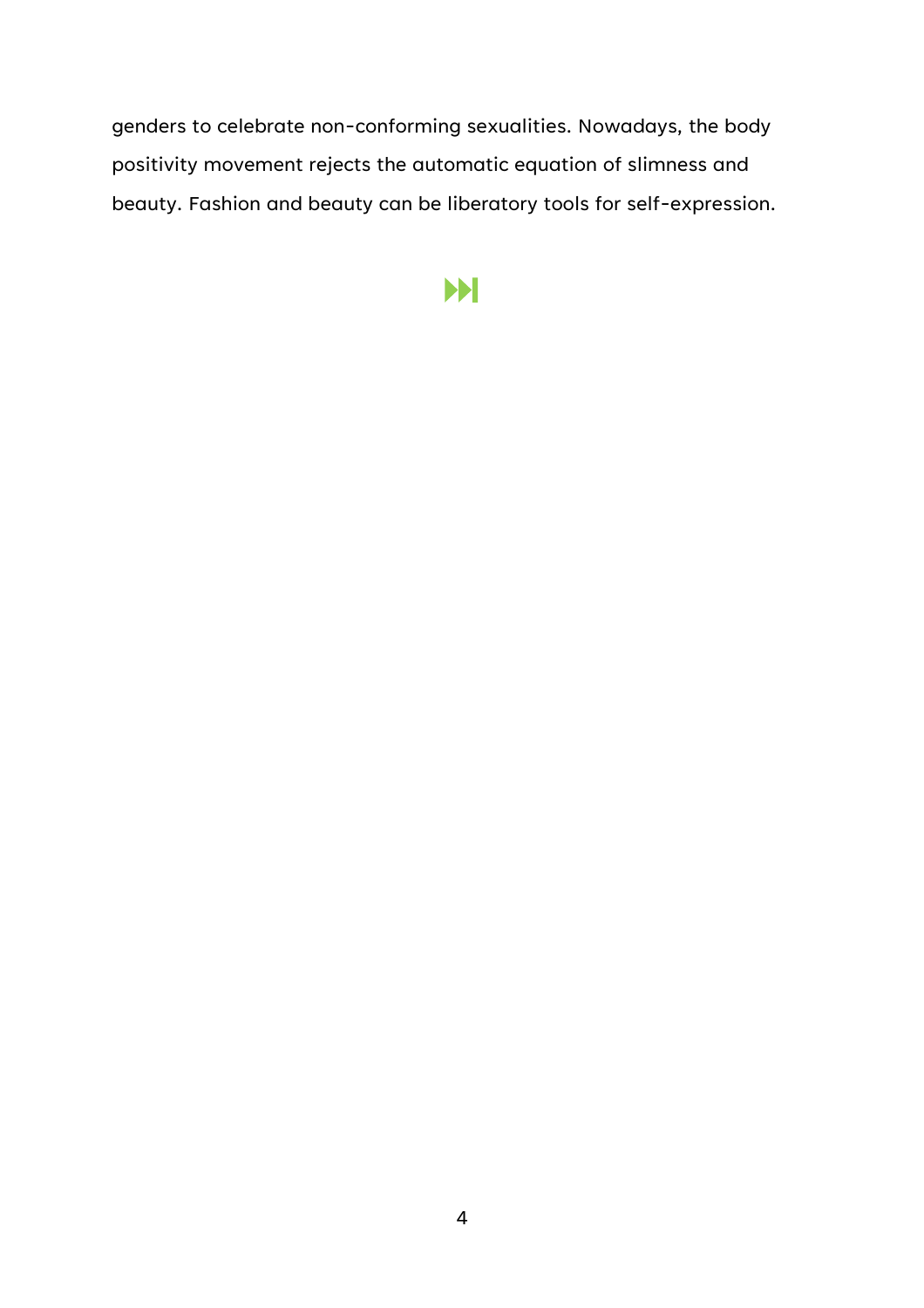#### **ACTIVITY: WHAT DOES A "HEALTHY BODY" LOOK LIKE?**

#### **Task 1**

The activity asks participants to draw the first image that comes to mind when they think of a "healthy body", and to consider what makes it look healthy.

This task works best if participants have limited time. The aim is to establish participants' preconceptions about what "healthiness" looks like. This sets the scene for the more complex activities that follow.

**Group leaders:** Encourage participants to make a quick sketch rather than an elaborate drawing. Ask participants to explain or to reflect on what makes this body "healthy" with prompts like, 'Why did you choose that body shape?', 'What is the person wearing?', 'Does their hair colour matter?'

#### **Task 2**

This task asks participants to create a collage of 'what a healthy body means to you' using a platform of their choice. This is followed by discussion questions about making the collage, media images, and ideas of "healthiness".

Creating a collage involves selection of images. Participants make active choices about what to include and exclude. This encourages further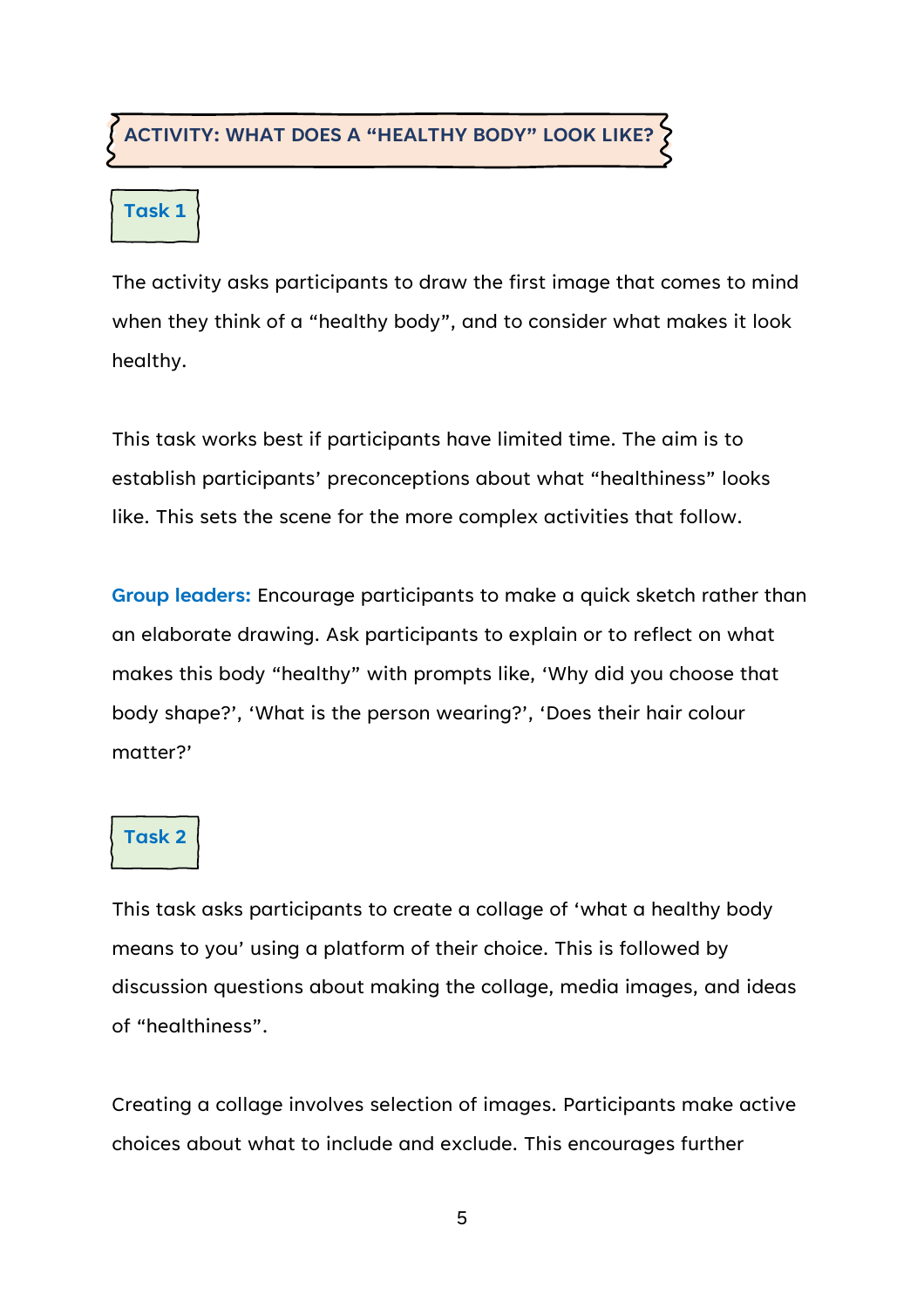reflection of their own ideas of "healthiness". It also nudges them to think about what kinds of images are easily accessible.

**Group leaders:** Making a collage can be time-consuming. It speeds up the process when images are ready to hand. You could also ask participants to complete the task at home and to show others their collages at the next group meeting.

If participants use the images from the Body, Self, and Family website to make their collages, this introduces a historical element into the activity. These images are from women's magazines published in the 1960s, 1970s, and 1980s. Young, slim, white, female bodies dominated the pages of these magazines. The images of non-white women are mostly taken from magazines from the late 1980s and 1990s aimed at Black women.

The discussion questions ask participants to explain their choice of images in the collage. They encourage participants to reflect on their own initial assumptions about "healthiness", and whether these have changed while carrying out the activity, by comparing the drawing and collage.

The questions also prompt participants to think more deeply about media images of "health", and especially what kinds of bodies and people are represented in the media. The final question stimulates participants to imagine a world where different kinds of bodies are represented in the world around us.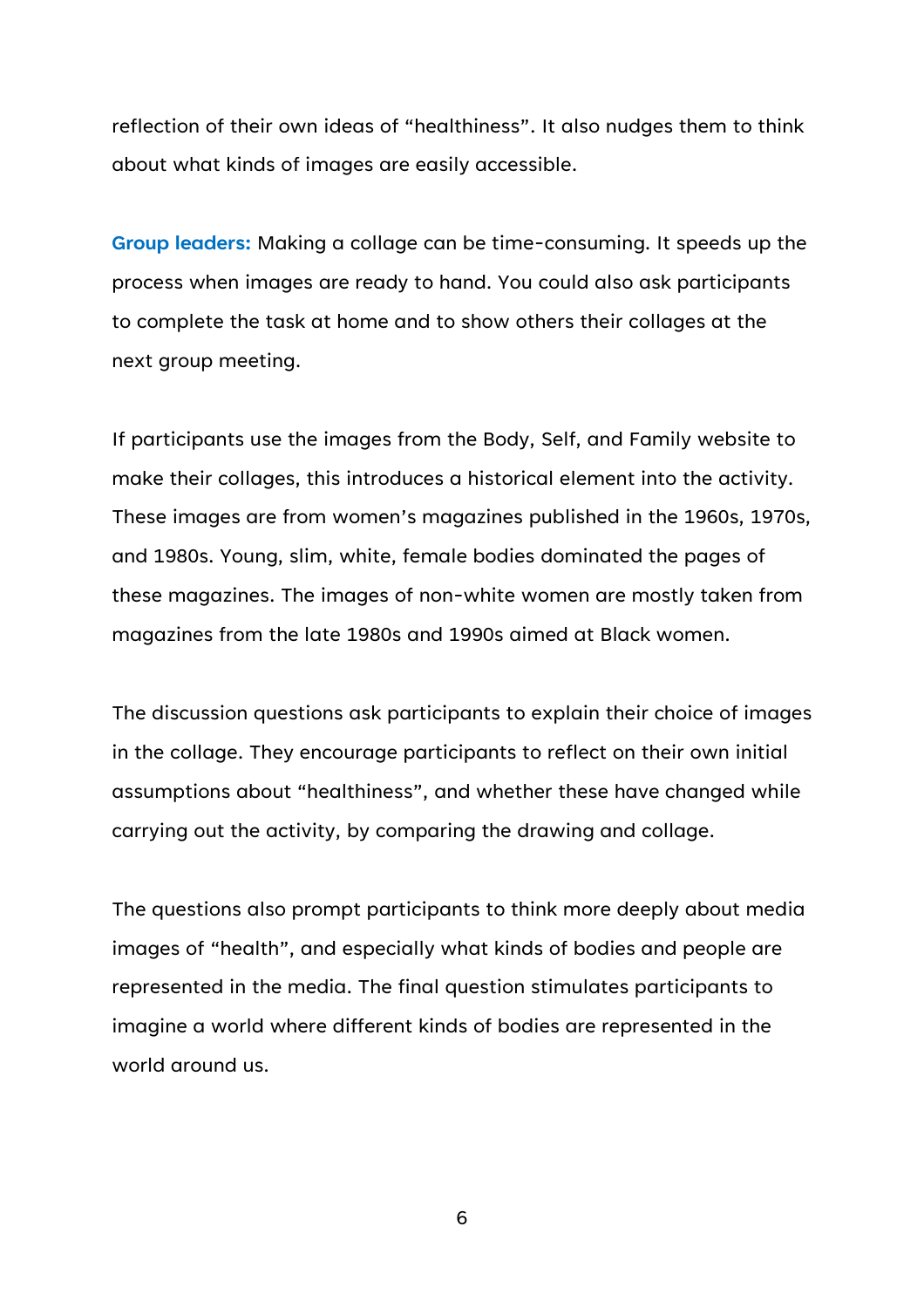## **'TAKE HOME' CONTEXT MESSAGES**

- $\frac{1}{2}$  In the late twentieth century, the mainstream media presented young, slim, white bodies as aspirational
- $\downarrow$  The lack of representation of other kinds of bodies in the media perpetuated stereotypes about what "healthy bodies" looked like
- $\ddot{\bullet}$  To understand how media representations are skewed, we need to look at what is missing as well as what is shown
- $\frac{1}{2}$  It is helpful to think about health in terms of behaviours like eating a balanced diet and exercising rather than focusing on appearance
- $\ddot{\phantom{1}}$  Healthy people can look many different ways it is difficult to tell how healthy someone is by looking at them

### Ы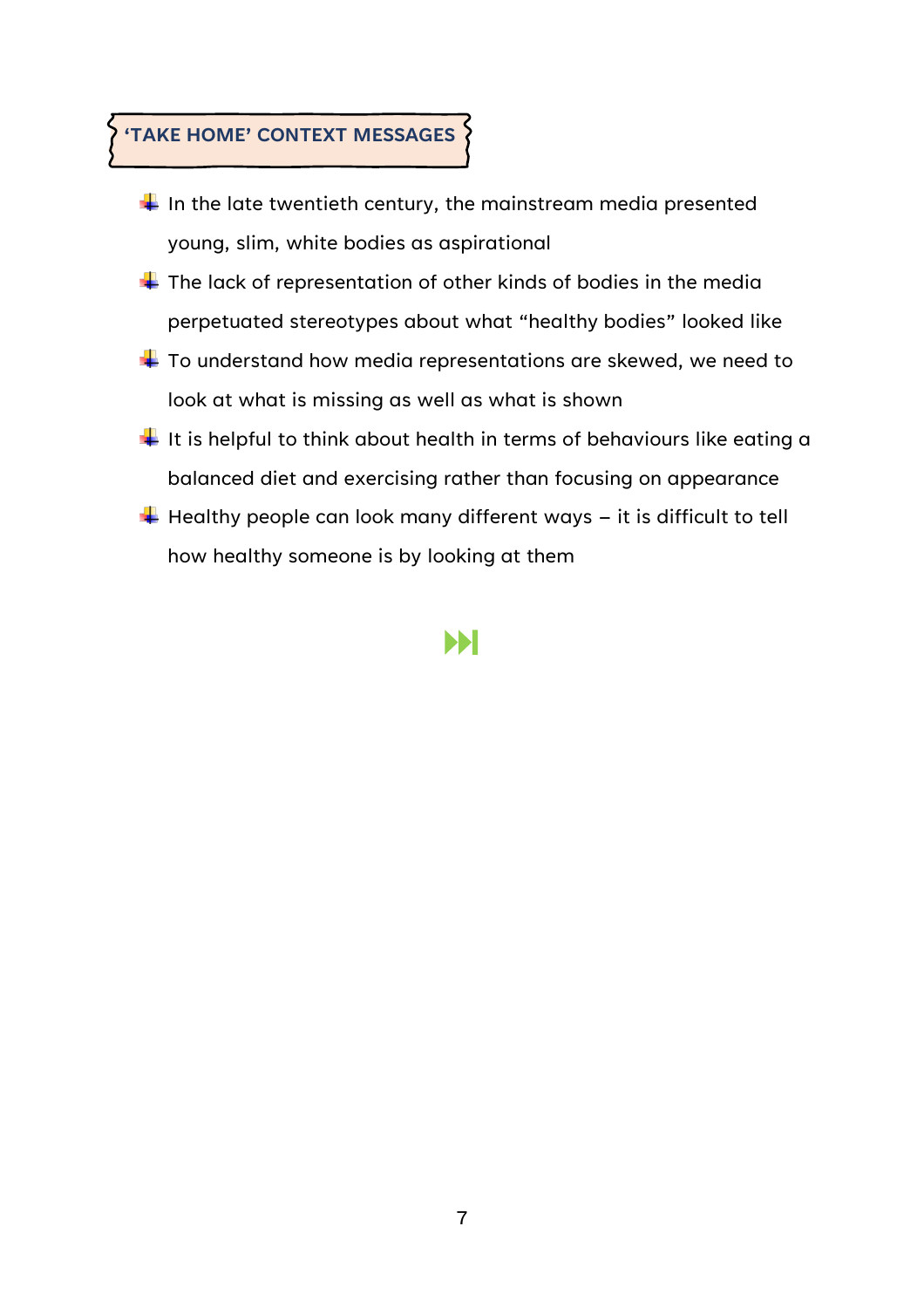#### **ACTIVITY: PRIM 'N POPPIN'**

### **Task 1**

Through images and questions, this activity invites participants to reflect on the exclusionary nature of advertising images in the past and present.

This familiarises participants with older advertising formats. It encourages them to think about changing attitudes to beauty and body image. It also prompts more critical attitudes to advertising today.

**Group leaders:** The activity is short and straightforward. It allows space to open up more in-depth discussions of the role of advertising in promoting particular ideals, and the contradictory nature of much advertising. Ask questions like:

- $\ddot{}$  Have you ever seen advertising images like this before?
- $\frac{1}{2}$  Is anything the same in these fake vintage advertisements to the advertisements you usually see? What is different?
- $\blacktriangleright$  Why is Cory wearing make-up in the shower?
- $\downarrow$  Can make-up really provide confidence, fearlessness, and stability?

Participants might want to know more about the Prim 'N Poppin project. There is more information, including other images and short interviews with the models, on the **[Prim 'N Poppin website](https://www.prim-poppin.com/)**.

The founders of the project, Julia Comita and Brenna Drury, explain that,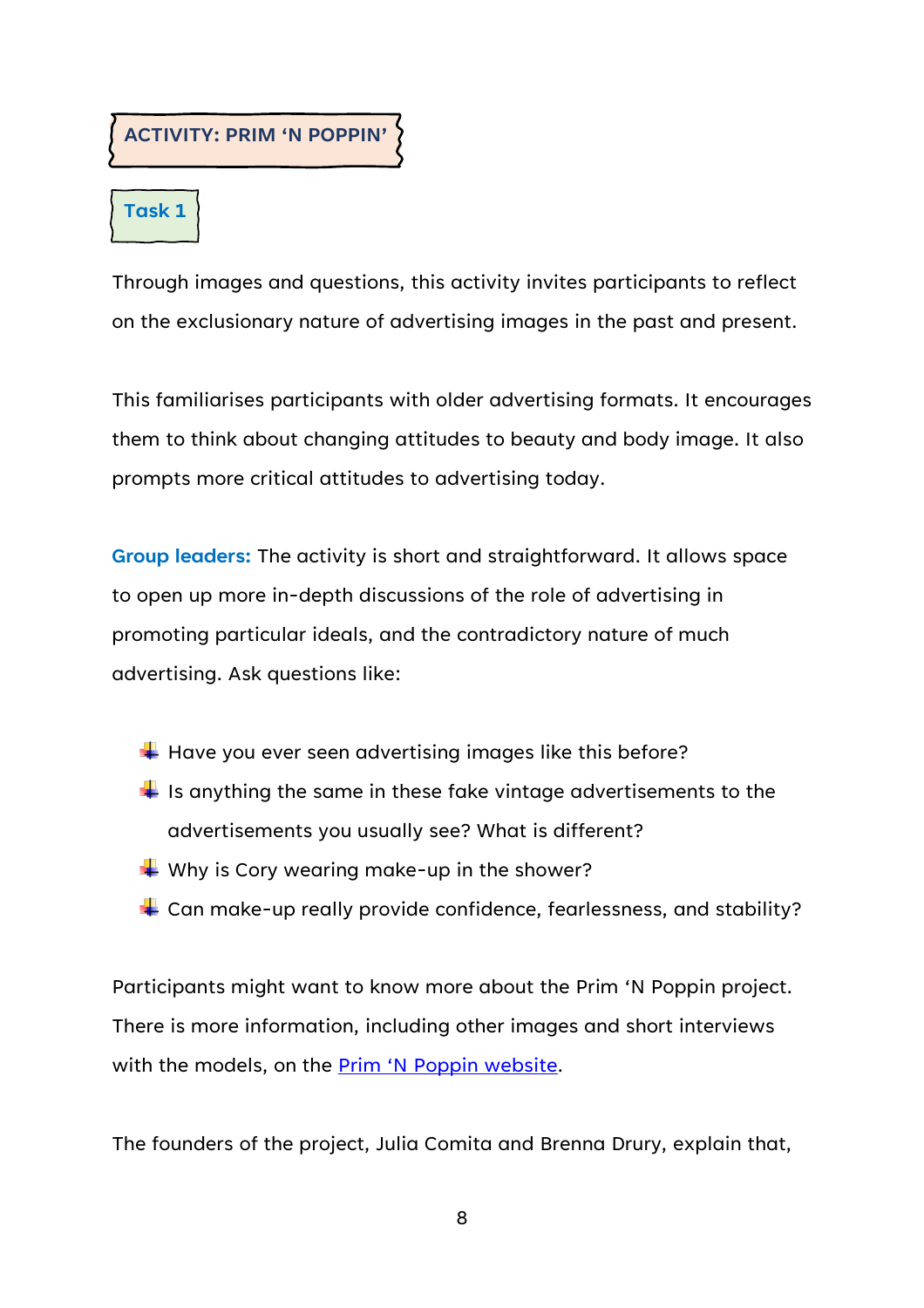"We both are disturbed by the lack of diversity in global commercial advertising. These commercial images are seen by millions of beauty consumers, many of whom do not reflect traditional standards of beauty found in cosmetics advertising. Despite the recent evolution of the industry, trends in traditional beauty advertising largely promote a cisgendered standard that glorifies youth and fair-skin. It is this preconceived ideal of beauty that Prim 'n Poppin' challenges."

Comita and Drury ask, "What would society look like today if inclusivity was standard practice in advertising 30 years ago?" The Prim 'n Poppin' project highlights exclusion in the past and underlines the continuing lack of diversity in media images today.

#### **'TAKE HOME' HISTORICAL CONTEXT MESSAGES**

- $\frac{1}{2}$  In the past and in the present, advertising sets narrow limits on who or what is considered beautiful
- $\ddot$  The messages of advertising were and are often contradictory
- $\frac{1}{2}$  Because advertising is everywhere around us, it was and is difficult for people to avoid being influenced by these exclusionary beauty ideals

## Ы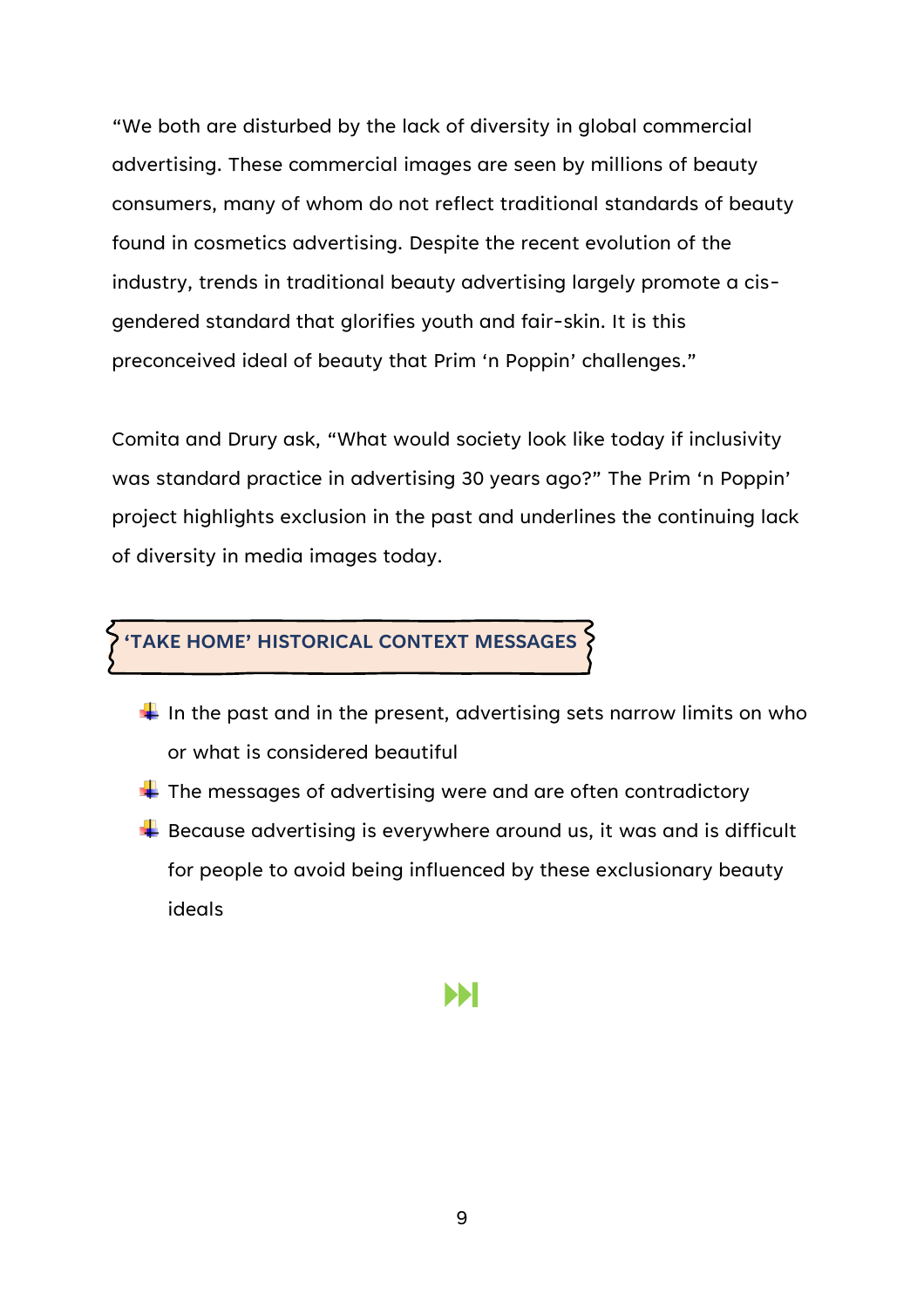**ACTIVITY: 'MODELS DEPRESS ME'**

### **Task**

This task asks participants to answer questions about a letter published on the problem page of teenage magazine *Just 17* in the 1990s. This includes considering what advice they would give this reader.

The task encourages participants to reflect in more depth on the relationship between beauty ideals and happiness. It helps participants to step outside their own lives, to empathise with the experiences of others, and to consider what makes good advice and how to communicate that advice.

**Group leaders:** The letter is more complex than it first seems. The reader is unhappy because she compares herself to the models in *Just 17*. But she does not write very much about appearance. Instead, she says her life is 'depressing and boring' because of schoolwork and lack of things to do.

Ask participants:

- $\frac{1}{2}$  Why does this reader connect beauty with happiness and excitement?
- $\blacklozenge$  Why do models' lives seem more exciting? How are models usually depicted?
- $\frac{1}{2}$  Why does the reader carrying on buying the magazine if it makes her unhappy?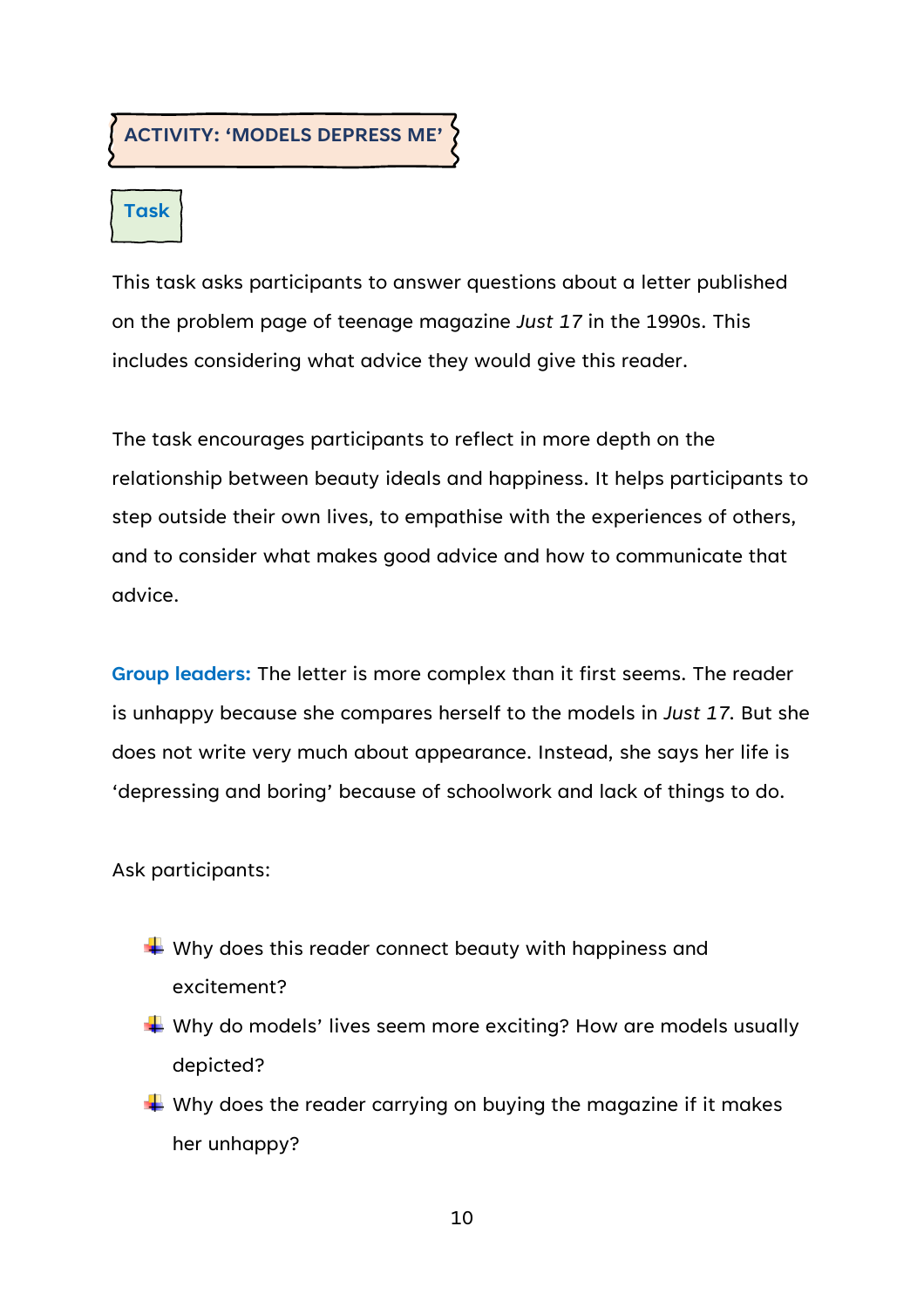$\blacklozenge$  What "problem" does this reader want the agony aunt to solve? What "problem" should the advice target?

When participants have formulated their own advice, you can compare it to the response from agony aunt Anita Naik in *Just 17*:

Believe it or not, most of the girls on our fashion pages still have to go to school and do their homework. They also have to work very hard, watch their weight and make sure they get enough sleep to keep their skin clear and their hair healthy. Contrary to popular belief, they don't party all night and jet around the world. And while I'm sure these girls are pretty happy, it's part of their job to smile in the pictures. Bear this in mind the next time you start to feel depressed, and it'll help you to see that modelling is just a job like everything else. A book I think you'll find very useful is *How Do I Look?* by Jill Dawson (Virago Upstarts £4.99). It examines young women's feelings towards their bodies and their lives.

Ask them whether they think this is good advice:

- $\overline{\text{+}}$  Does it get to the root of the problem?
- $\frac{1}{\sqrt{2}}$  is it practical?
- $\frac{1}{2}$  Is the reader likely to be happier if she follows it?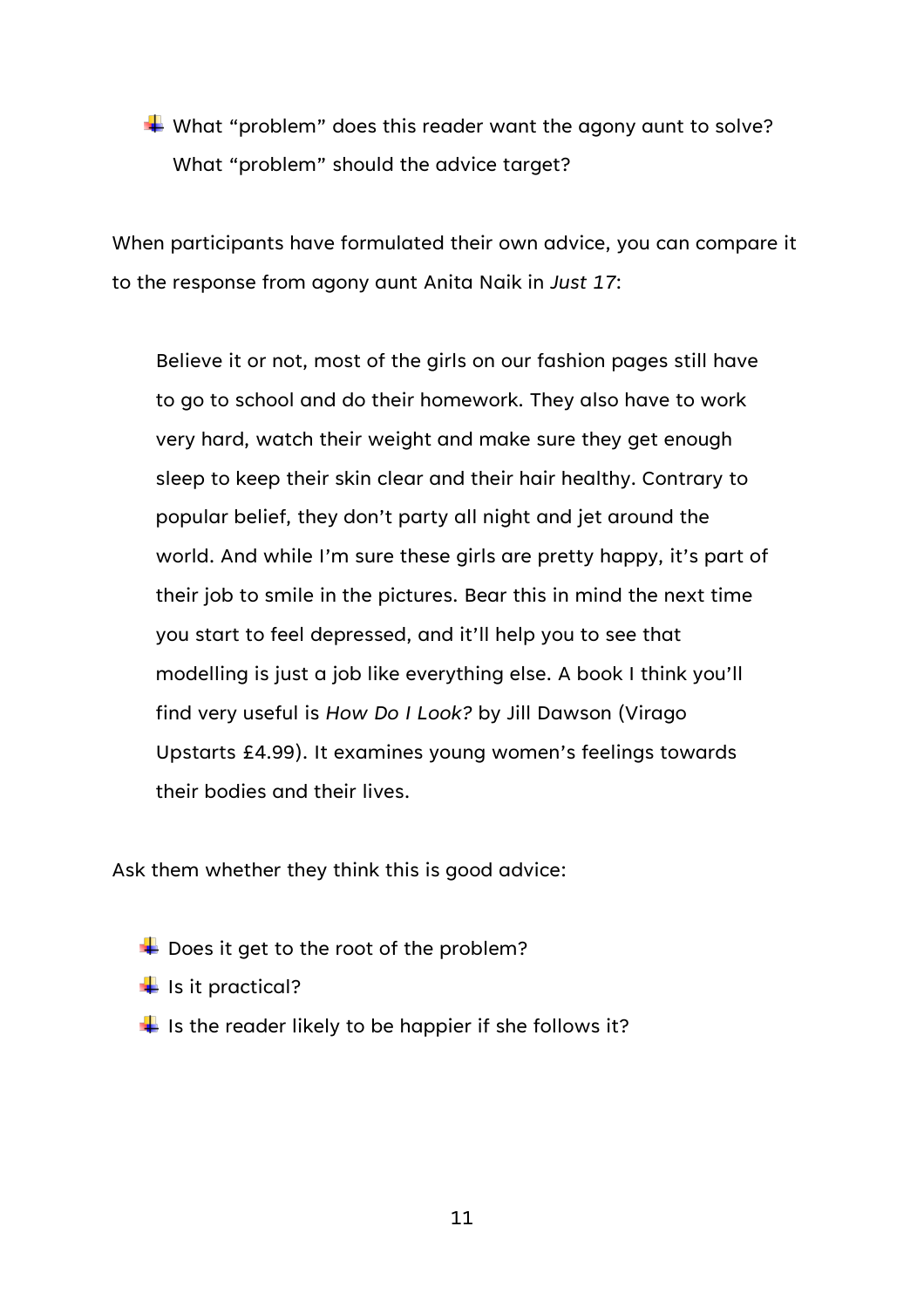## **'TAKE HOME' HISTORICAL CONTEXT MESSAGES**

- $\overline{\phantom{a}}$  Beauty has often been connected to other feelings and attributes that have nothing to do with appearance
- $\blacktriangle$  The media helped to reinforce these messages about beauty
- $\overline{\textbf{I}}$  People exposed to these messages were influenced by them  $\overline{\textbf{I}}$ including taking on their contradictions
- $\blacktriangleright$  People sometimes compared themselves to images they saw in the media and had negative feelings about it

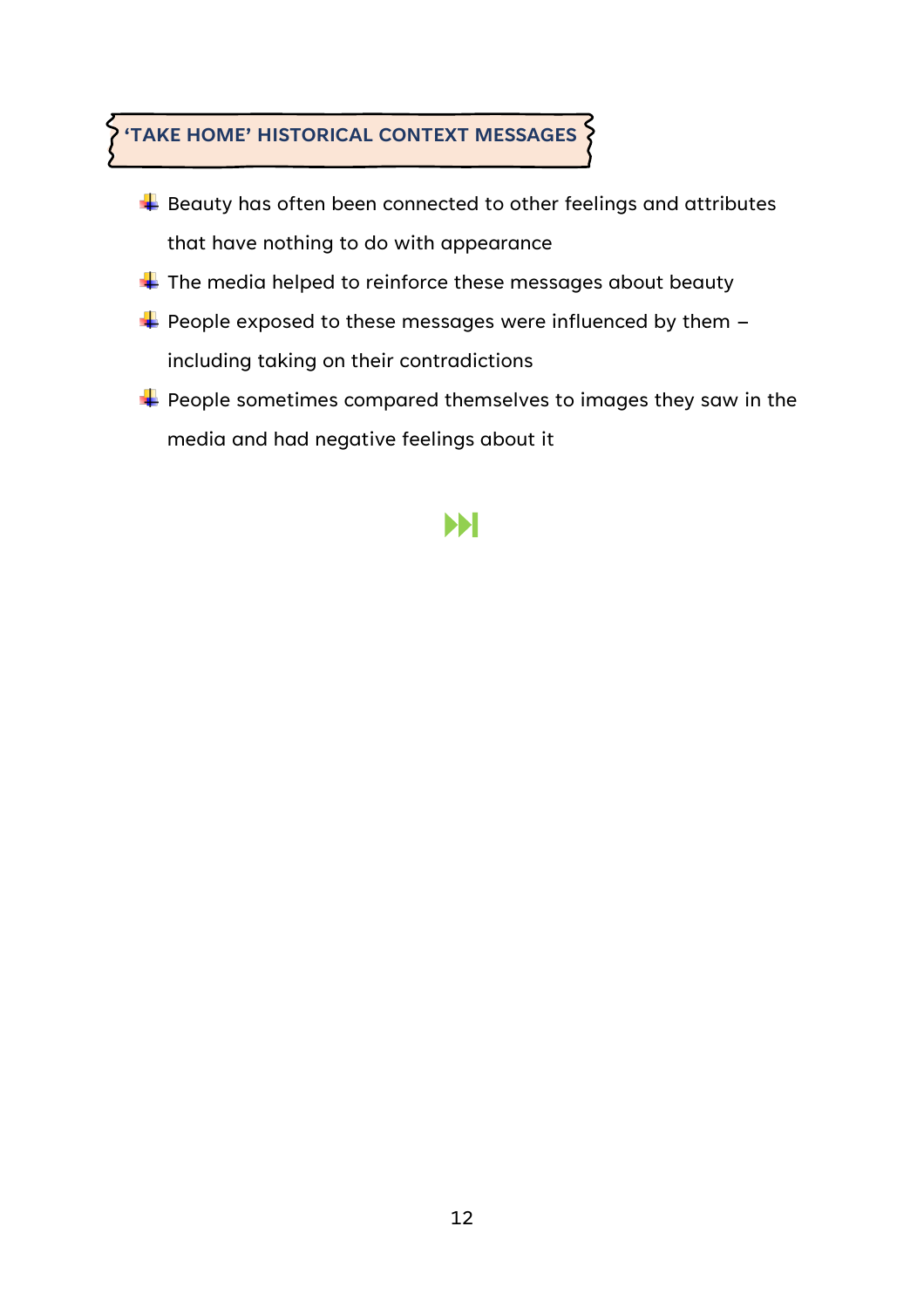#### **ACTIVITY: STEREOTYPES, SCHOOLS, AND HAIR**

# **Task**

This activity asks participants to read extracts from 1960s newspaper reports on school punishments for boys with long hair, and a report from 2020 about one school's abandonment of 'racist' appearance rules.

The activity helps participants to place schools' rules about hairstyles in a longer historical perspective, and to think about how such rules reflect prominent ideas about gender and "race". It also encourages them to consider the relationship between appearance and celebration of identity.

**Group leaders:** The activity prompts participants to consider who exercises authority over their own appearance. This may lead to frank criticism of specific institutions, particularly in some school settings.

Ask questions such as:

- $\blacktriangleright$  Why do you think long hair was associated with girls?
- $\frac{1}{2}$  Are there similar attitudes to gender and hair now?
- $\ddotplus$  How much power did teachers in the 1960s have over hairstyles?
- $\div$  Did anyone support these teenagers in wearing their hair however they chose?
- $\frac{1}{2}$  Why did rules about hairstyles matter so much to pupils at Townley Grammar School?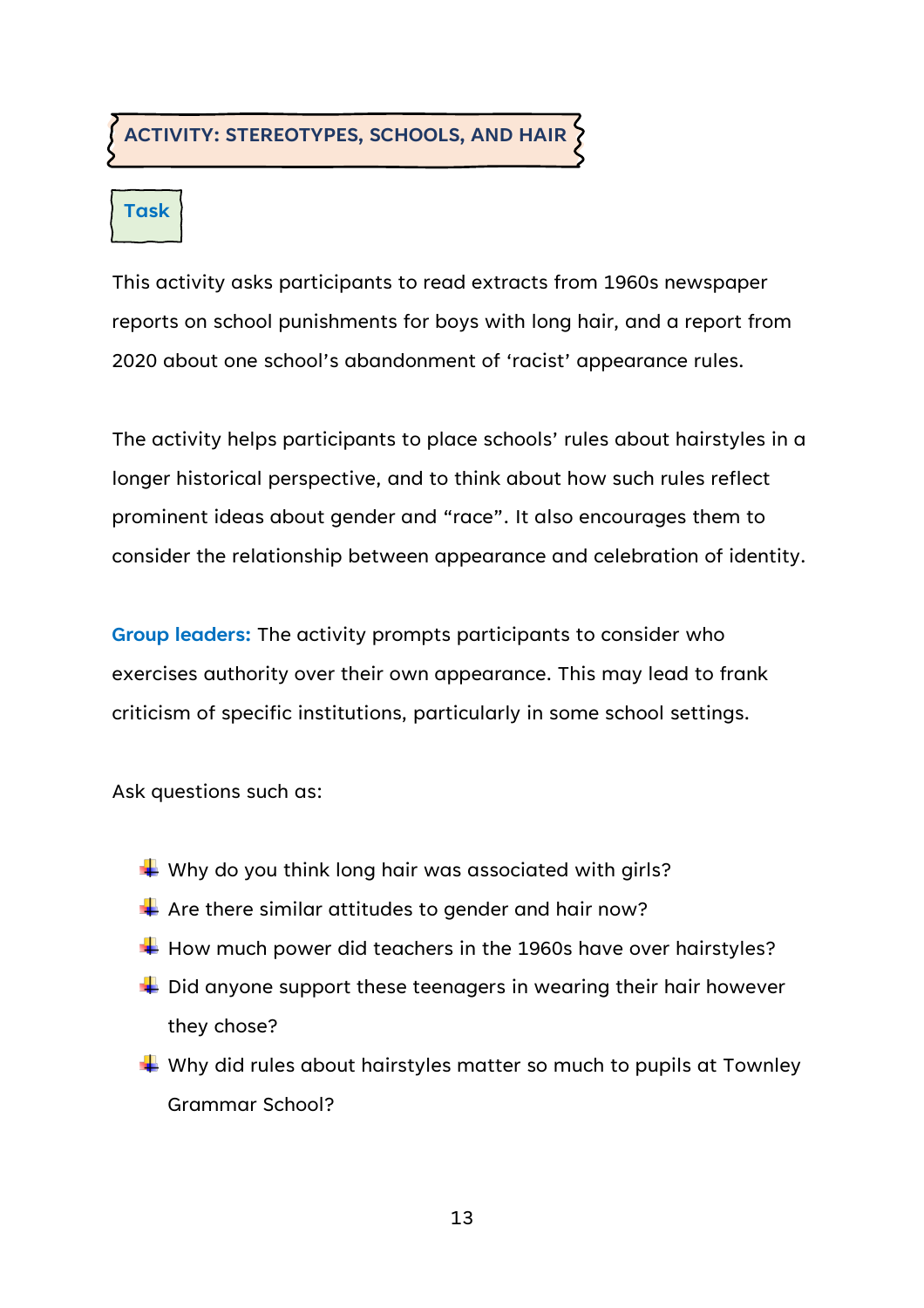### **'TAKE HOME' HISTORICAL CONTEXT MESSAGES**

- In the 1960s, new male hairstyles became popular
- $\ddot{}$  These changes in male hairstyling were widely reported in the press
- Pupils, teachers, and parents often disagreed about appropriate male haircuts
- $\overline{\textbf{I}}$  These disagreements, and the widespread press coverage, show that new male hairstyles were seen to threaten traditional views of masculinity
- $\ddot{}$  Today there are similar disagreements about Eurocentric hair ideals and rules

### ÞН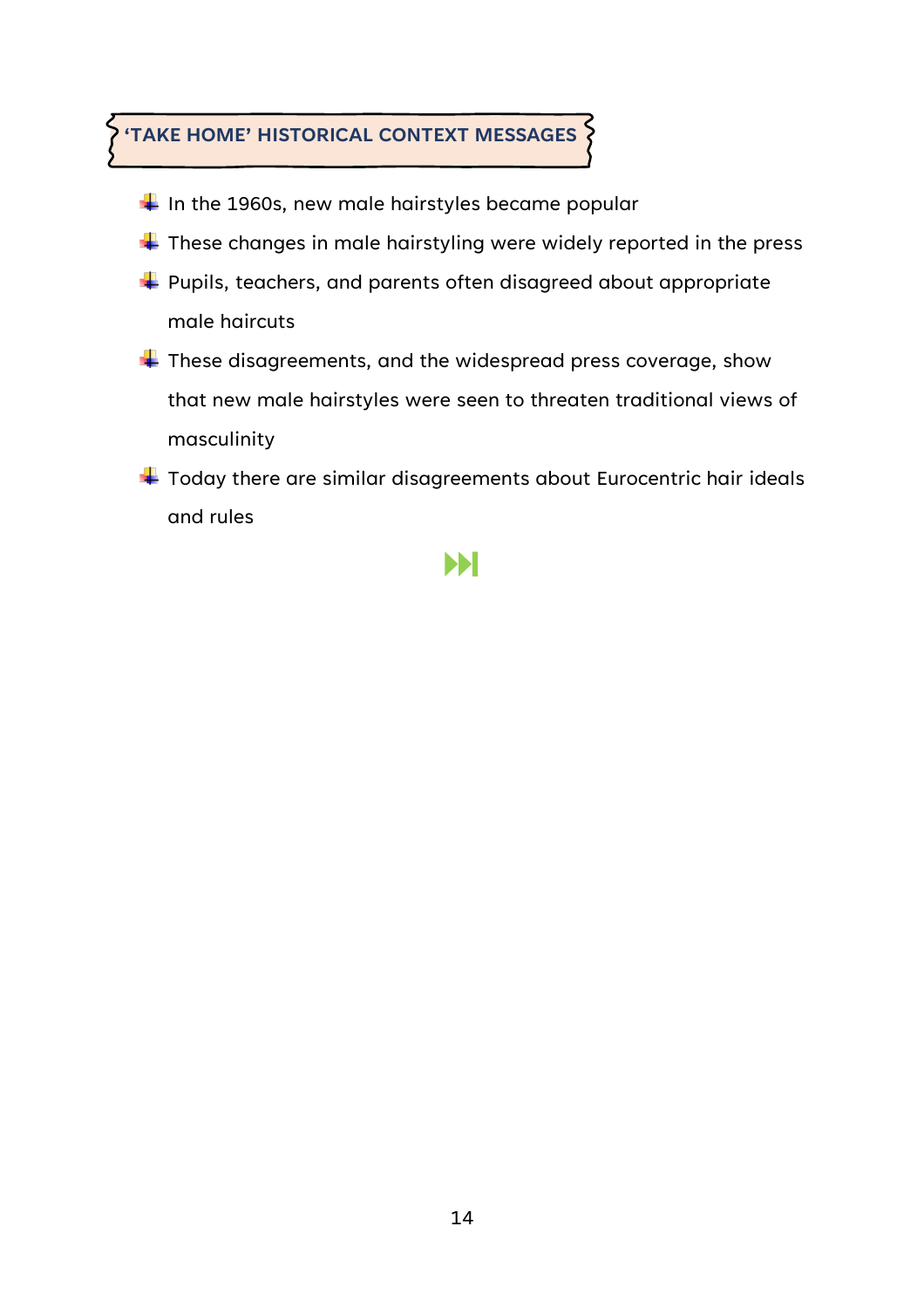#### **ACTIVITY: WHAT DO FASHION AND BEAUTY MEAN TO YOU?**

# **Task**

The task requires participants to read seven short extracts from individuals describing their relationship to fashion and beauty. The extracts discuss experiences from the 1960s up to now. Discussion questions follow.

The activity prompts participants to consider how fashion, beauty, and style reflect stereotypes and social norms, but can also be used to express identity. It encourages participants to think about these issues in relation to their own style.

**Group leaders:** In the extracts, people discuss how their style choices reflected aspects of their identity including sexuality, gender, Blackness, and professionalism. These choices have a complicated relationship to stereotypes and social norms.

Some of the people describe deliberate rebellion against stereotypes. Some describe conforming to certain stereotypes or norms as giving them freedom to express their identities. People relate to fashion and beauty ideals in complex ways.

If time is limited, split participants into small groups and ask each group to discuss the questions in relation to one extract, then report back to the group.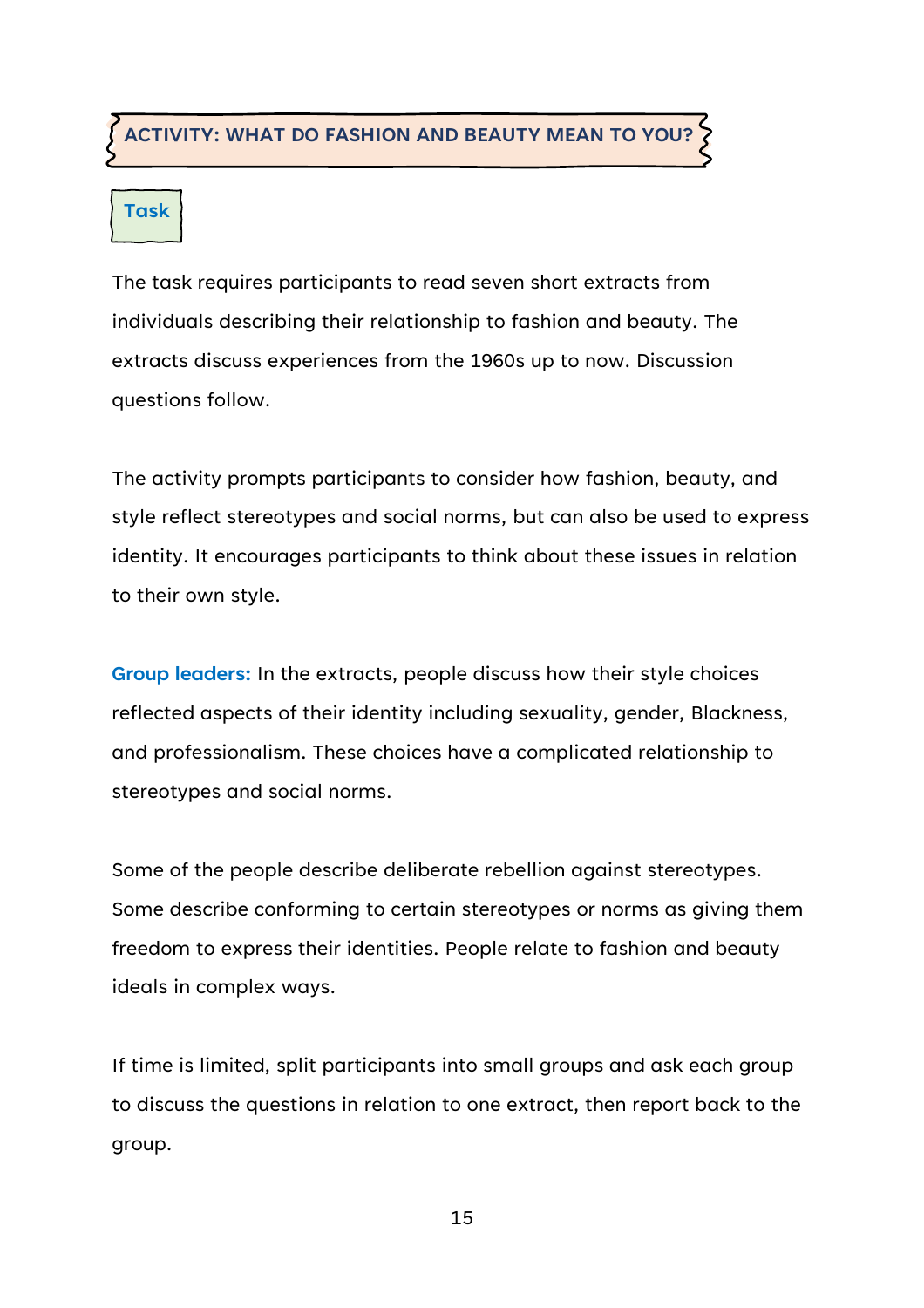Participants may ask about specific terms in the extracts:

- **T** Telephonist: As a telephonist, Susan operated a telephone switchboard to pass calls through to different people or departments. Telephone switchboards are usually computerised now.
- **Afro comb**: The Afro comb (sometimes called a pick) is a large wide-toothed comb that can lift tightly curled hair up and out from the head without destroying the curl. The design was first patented in 1969. It became a symbol of the expression of Black identity in the 1970s.
- **Hair metal:** Hair metal is also called glam metal or pop metal. It is a pop-influenced subgenre of heavy metal. The style of hair metal is influenced by 1970s glam rock. It features long, backcombed hair, make-up, tight jeans, spandex, and headbands.
- **Oscar Wilde** (1854-1900): A poet and playwright known for his wit, flamboyant dress, and belief that art and beauty were more important than conventional morality. In 1895, Wilde was convicted of gross indecency because of his sexual activities with consenting adult men.
- $\downarrow$  **David Bowie** (1947-2016): One of the most influential musicians of the twentieth century, known for continual reinvention of his musical and visual style. His flamboyant and androgynous persona reflected his bisexuality and queering of gender norms.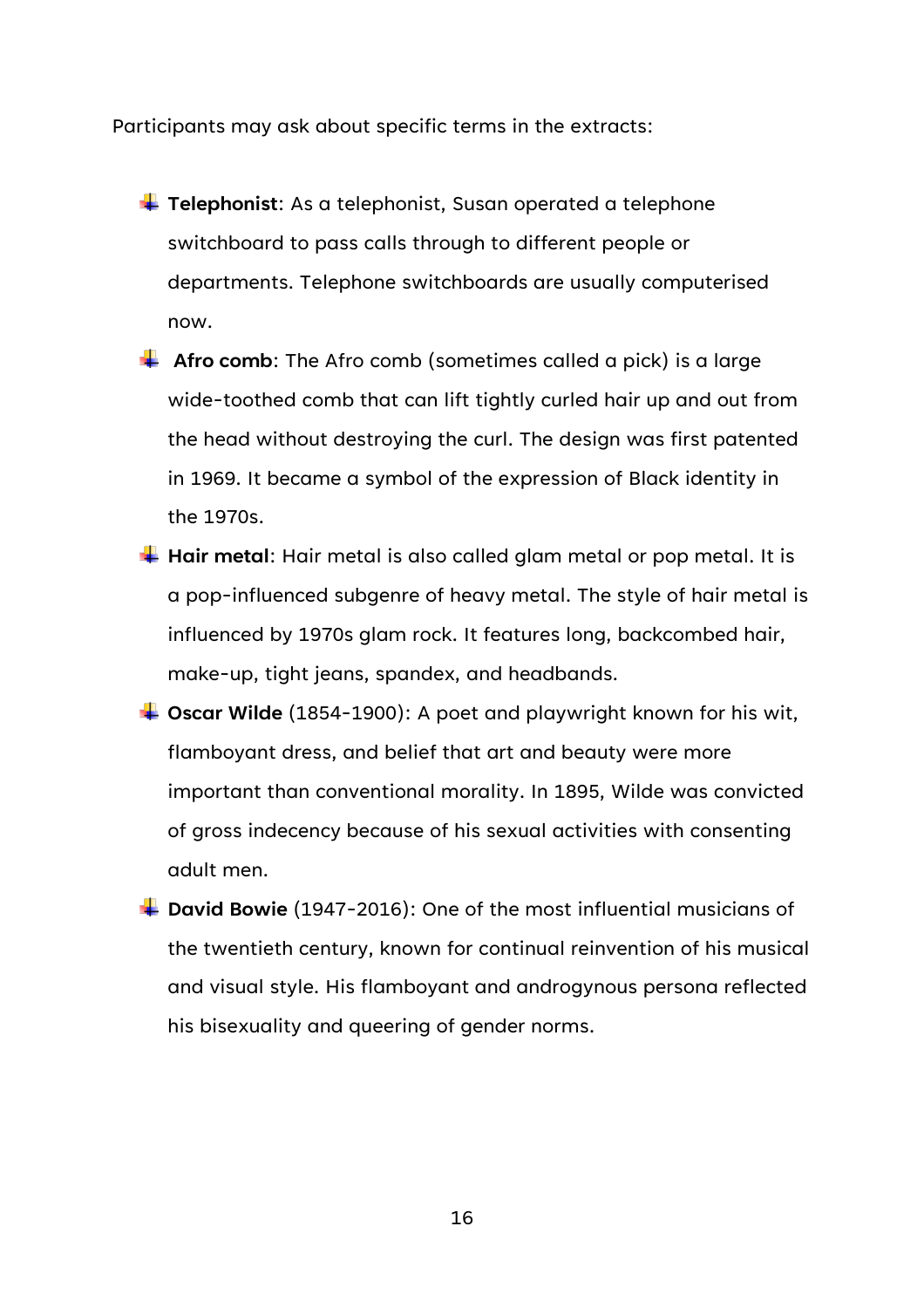## **'TAKE HOME' HISTORICAL CONTEXT MESSAGES**

- $\blacktriangle$  People make style choices in relation to existing social norms
- Specific norms or stereotypes change over time, but style choices always carry messages about how people want to be seen
- $\triangleq$  Stereotypes and norms can oppress people
- But people can also use certain stereotypes as camouflage or to express aspects of their identity
- Beauty ideals can oppress people, but style choices can liberate them

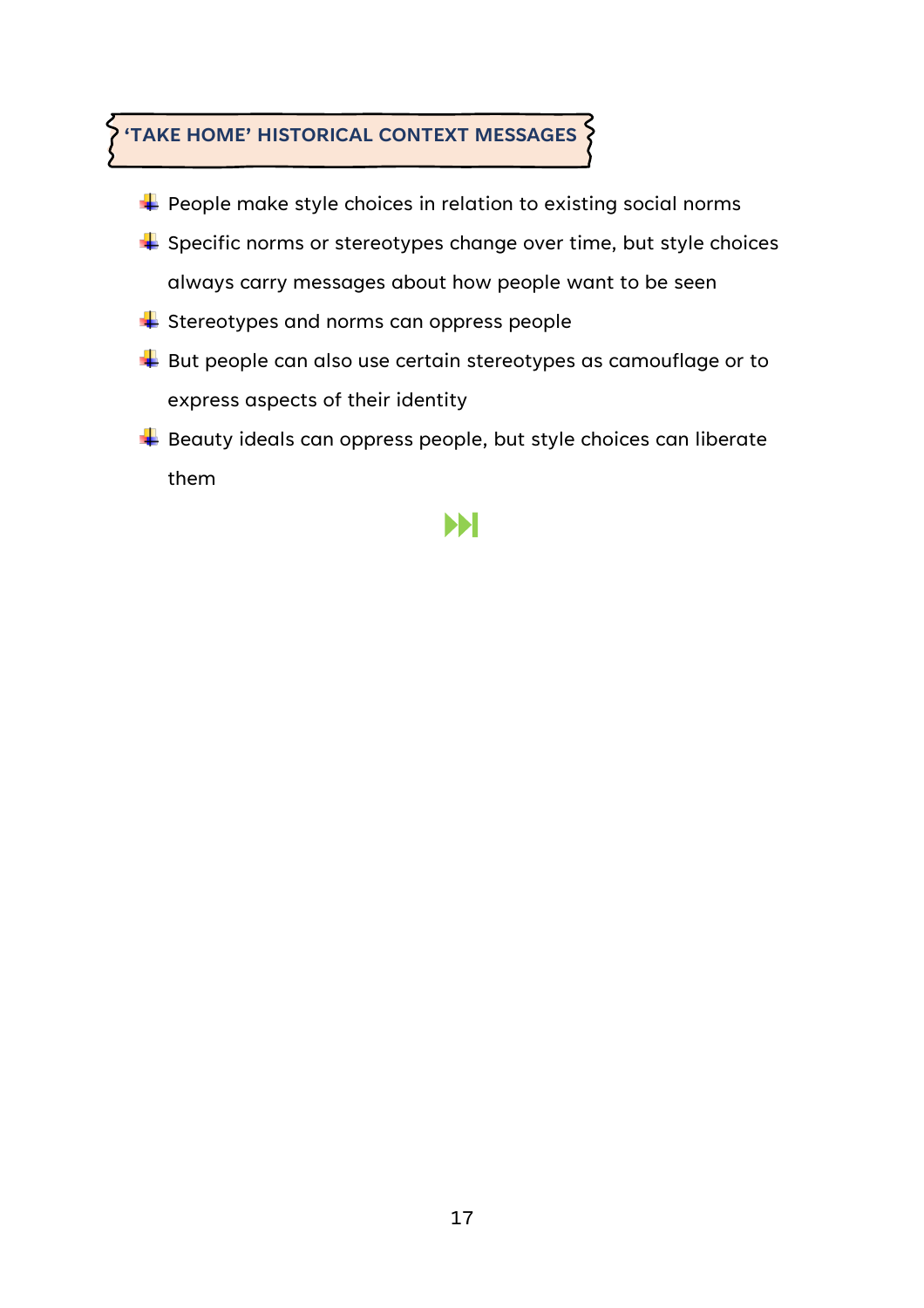#### **ACTIVITY: MAKE YOUR OWN HEALTH & BEAUTY TIME CAPSULE**

# **Task**

The activity asks participants to create a virtual time capsule on health and beauty, and to explain their choices. They can use any platform of their choice to do this. The activity includes prompts to help them choose items.

Questioning what items are essential, inaccessible, or undesirable prompts participants to think in more depth about the meaning and significance of everyday objects. The questions also encourage participants to reflect on how health and beauty items are gendered.

**Group leaders:** This is a fun and creative activity. It can be run in different ways. Participants could create a virtual time capsule and home and then discuss it with the group. In a large group setting, participants could each nominate one item for inclusion in a group time capsule.

If there is some continuity in group leaders, the virtual time capsules created by previous groups can be kept. Discussing the contents of previous virtual time capsules with new groups illustrates rapidly changing approaches to health and beauty.

This works as a standalone activity, but also follows on well from previous tasks on health and beauty. If groups have completed previous tasks, prompt them to make connections between earlier discussions of beauty ideals, stereotypes, and self-expression.